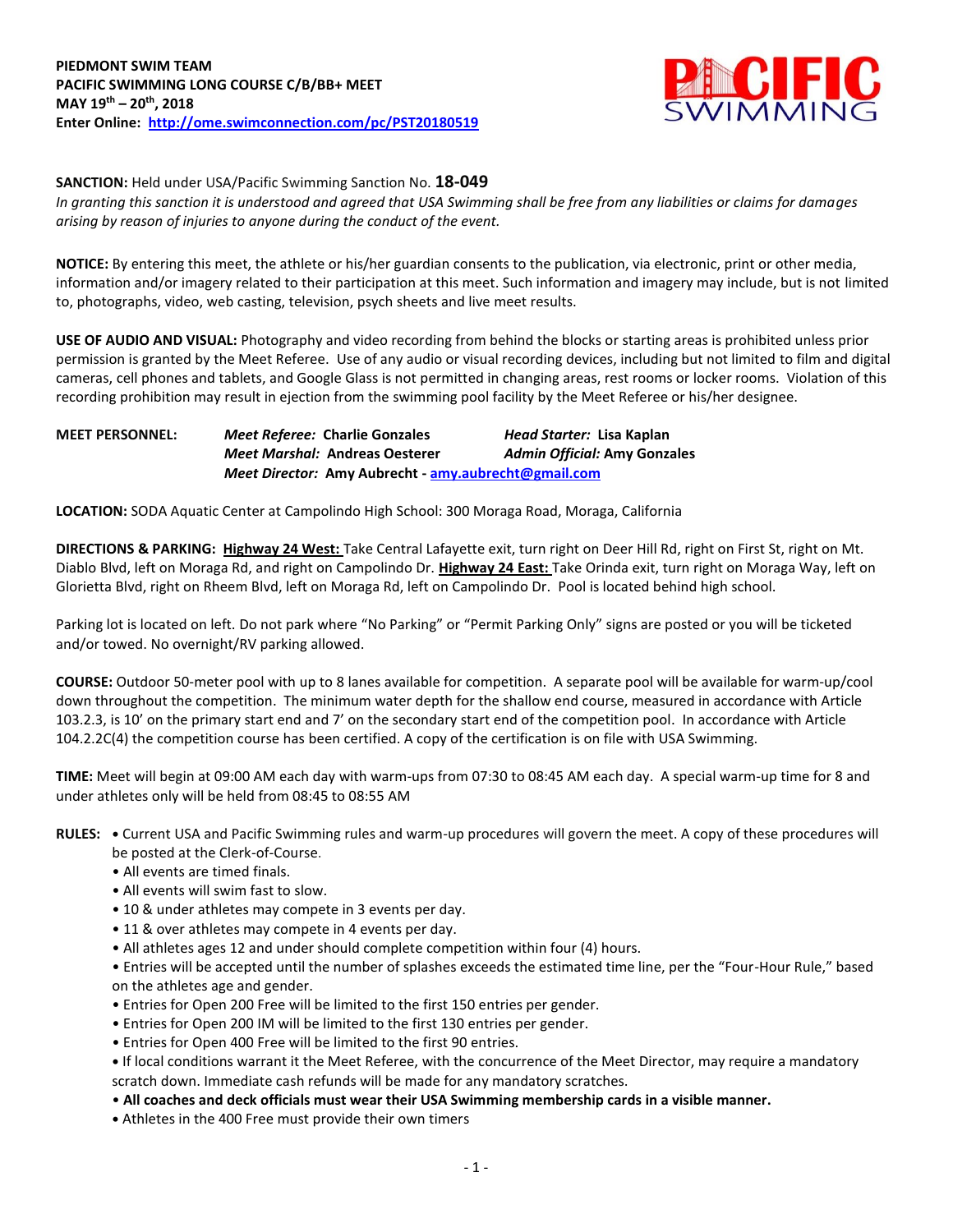**ATTENTION HIGH SCHOOL ATHLETES:** If you are a high school athlete in season, you need to be Unattached from this meet. It is the athlete's responsibility to be Unattached from this meet. You can un-attach at the meet if necessary. This does not apply to athletes swimming under the rules of the Nevada Interscholastic Activities Association (NIAA).

**UNACCOMPANIED ATHLETES:** Any USA-S athlete-member competing at the meet must be accompanied by a USA Swimming member-coach for the purposes of athlete supervision during warm-up, competition and warm-down. If a coach-member of the athlete's USA-S Club does not attend the meet to serve in said supervisory capacity, it is the responsibility of the athlete or the athlete's legal guardian to arrange for supervision by a USA-S member-coach. The Meet Director or Meet Referee may assist the athlete in making arrangements for such supervision; however, it is recommended that such arrangements be made in advance of the meet by the athlete's USA-S Club Member-Coach.

**RACING STARTS:** Athletes must be certified by a USA-S member-coach as being proficient in performing a racing start or must start the race in the water. It is the responsibility of the athlete or the athlete's legal guardian to ensure compliance with this requirement.

**RESTRICTIONS:** • Smoking and the use of other tobacco products is prohibited on the pool deck, in the locker rooms, in spectator

- seating, on standing areas and in all areas used by athletes, during the meet and during warm-up periods.
- Sale and use of alcoholic beverages is prohibited in all areas of the meet venue.
- No glass containers are allowed in the meet venue.
- No propane heater is permitted except for snack bar/meet operations.
- All shelters must be properly secured.
- Changing into or out of swimsuits other than in locker rooms or other designated areas is prohibited.

• Destructive devices, to include but not limited to, explosive devices and equipment, firearms (open or concealed), blades, knives, mace, stun guns and blunt objects are strictly prohibited in the swimming facility and its surrounding areas. If observed, the Meet Referee or his/her designee may ask that these devices be stored safely away from the public or removed from the facility. Noncompliance may result in the reporting to law enforcement authorities and ejection from the facility. Law enforcement officers (LEO) are exempt per applicable laws.

 Operation of a drone, or any other flying apparatus, is prohibited over the venue (pools, athlete/coach areas, spectator areas and open ceiling locker rooms) any time athletes, coaches, officials and/or spectators are present.

• Coaches, parents and siblings may not use the pool.

**ELIGIBILITY:** • Athletes must be current members of USA-S and enter their name and registration number on the meet entry card as they are shown on their Registration Card. If this is not done, it may be difficult to match the athlete with the registration and times database. The meet host will check all athlete registrations against the SWIMS database and if not found to be registered, the Meet Director shall accept the registration at the meet (a \$10 surcharge will be added to the regular registration fee). Duplicate registrations will be refunded by mail.

• Athletes in the "A" Division must have met at least USA Swimming Motivational "A" minimum time standard. Athletes in the "B" Division must have met at least the listed "B" minimum time standard. All entry times slower than the listed "B" time standard will be in the "C" Division.

• Entries with **"NO TIME" will be REJECTED**.

• Entry times submitted for this meet may be checked against a computer database and may be changed in accordance with Pacific Swimming Entry Time Verification Procedures.

• Disabled athletes are welcome to attend this meet and should contact the Meet Director or Meet Referee regarding any special accommodations on entry times and seeding per Pacific Swimming policy.

• Athletes 19 years of age and over may compete in the meet for time only, no awards. Such athletes must have met standards for the 17-18 age group.

• The athlete's age will be the age of the athlete on the first day of the meet.

**ENTRY PRIORITY:** Meet entries will not be accepted any earlier than *April 14th, 2018.* Entries from members of "year-round" Zone 2 clubs postmarked or entered online by 11:59 PM on *April 21st, 2018* will be given 1st priority acceptance. Entries from members of all Zone 2 clubs (year-round and seasonal) postmarked or entered online between 12:00 AM *April 22nd, 2018* and 11:59 PM *April 28th ,*  2018 will be given 2<sup>nd</sup> priority acceptance. All entries from Zone 2, all other Pacific LSC Zones and other LSC's, either postmarked, entered online, or hand delivered by the entry deadline will be considered in the order that they were received.

**\*\* NOTE: Athletes who falsify their entry form by listing a club to which they are not legitimately associated will be rejected from the meet. Further, entry fees will not be refunded and they may be referred to the Pacific Swimming Review Committee for disciplinary action.**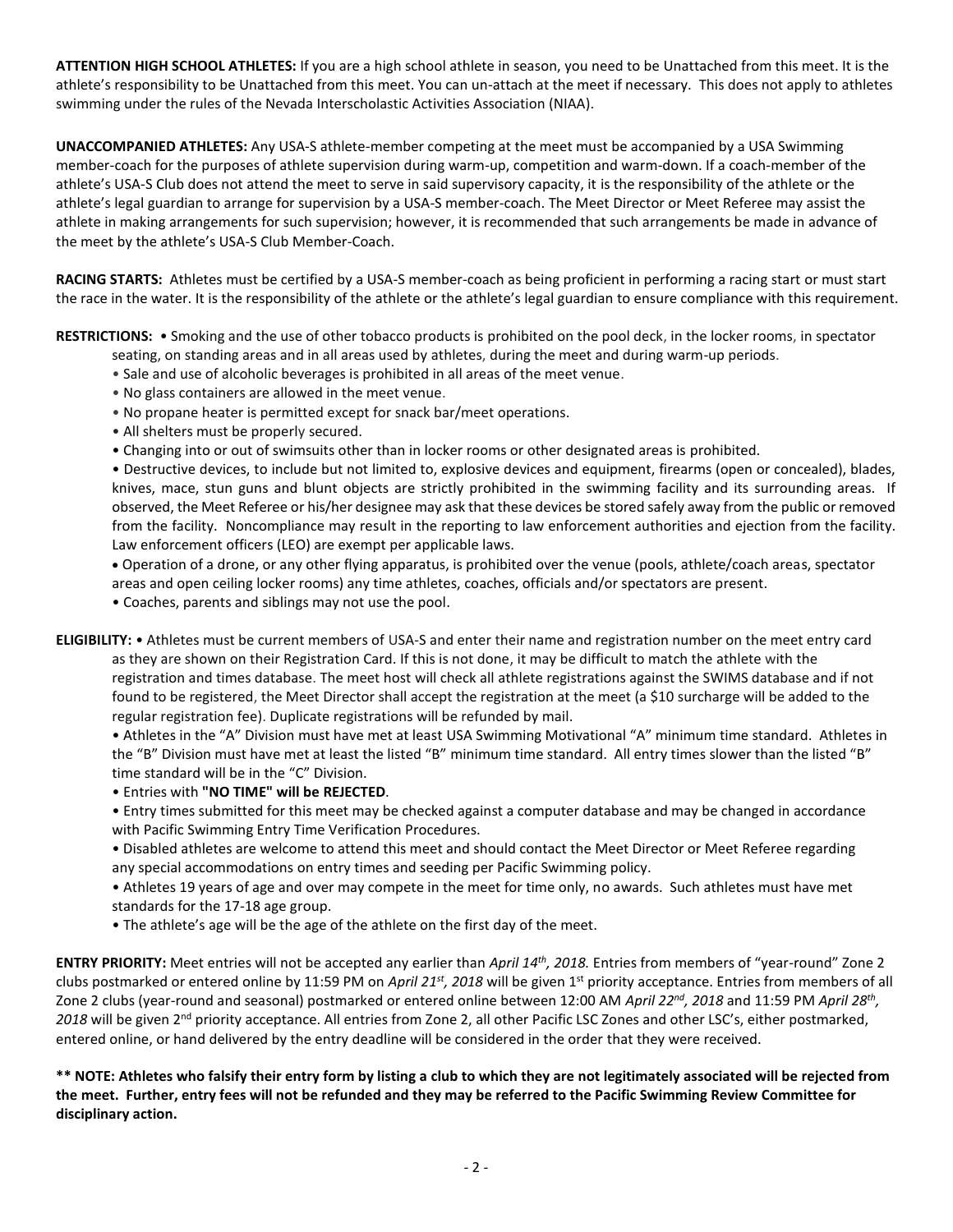**ENTRY FEES:** \$4.00 per event plus a \$10.00 participation fee per athlete. Entries will be rejected if payment is not sent at time of request. No refunds will be made, except mandatory scratch downs.

**ONLINE ENTRIES:** To enter online go to **<http://ome.swimconnection.com/pc/PST20180519>** to receive an immediate entry confirmation. This method requires payment by credit card. Swim Connection, LLC charges a processing fee for this service, equal to \$1 per athlete plus 5% of the total Entry Fees. Please note that the processing fee is a separate fee from the Entry Fees. If you do not wish to pay the processing fee, enter the meet using a mail entry. **Entering online is a convenience, is completely voluntary, and is in no way required or expected of an athlete by Pacific Swimming.** Online entries will be accepted through Saturday, **May 5 th , 2018**, or until the meet has reached capacity, whichever comes first.

**MAILED OR HAND DELIVERED ENTRIES**: Entries must be on the attached consolidated entry form. Forms must be filled out completely and printed clearly with athlete's best time. Entries must be postmarked by midnight, Saturday, **May 5th, 2018** or hand delivered by 6:30 p.m. Saturday, May 5<sup>th</sup>, 2018. No late entries will be accepted. Requests for confirmation of receipt of entries should include a self-addressed envelope.

## **Make check payable to**: **Piedmont Swim Team Mail/Hand entries to**: **Amy Aubrecht, 72 Wildwood Ave, Piedmont CA 94610**

**CHECK-IN:** The meet will be deck seeded. Athletes must check-in at the Clerk-of-Course. No event shall be closed more than 30 minutes before the scheduled start of the session. Close of check-in for all individual events shall be no more than 60 minutes before the estimated time of the start of the first heat of the event. Athletes who do not check in will not be seeded and will not be allowed to compete in that event.

**SCRATCHES:** Any athletes not reporting for or competing in an individual timed final event that they have checked in for shall not be penalized.

**AWARDS:** First through eighth places in each division (C, B & BB+) will be awarded for the 9-10, 11-12, 13-14 age groups. First through eighth place in each division (PC-C, PC-B, and PC-A) will be awarded for the 8 & Under age group. All athletes achieving an A time for the first time will be awarded a standard A medal, regardless of place achieved in the event. The Open 400 Free will not be awarded. No awards will be given for athletes 15 years of age and older. Note: Individual awards must be picked up at the meet. We will not mail or distribute awards after the meet.

**ADMISSION:** Free. A 2 DAY program will be available for a reasonable cost.

**SNACK BAR & HOSPITALITY:** A snack bar will be available throughout the competition. Coaches and working deck officials will be provided lunch and refreshment/snacks throughout the competition. Hospitality will serve refreshments to timers and volunteers.

**MISCELLANEOUS:** No overnight parking is allowed. Facilities will not be provided after meet hours. **Facility will open at 7am on Saturday, May 19th for canopy set up.** 

**MINIMUM OFFICIALS:** The Meet Referee shall conduct an inventory of Officials and shall compare the number of athletes entered against the number of Officials that worked representing each team per day of the meet. Those clubs who have not provided sufficient Officials in a day of the meet, in accordance with the table below, will be fined \$100 per missing Official per day.

| Club athletes entered in session | Trained and carded officials requested |  |  |  |  |  |
|----------------------------------|----------------------------------------|--|--|--|--|--|
| $1 - 10$                         |                                        |  |  |  |  |  |
| $11 - 25$                        |                                        |  |  |  |  |  |
| $26 - 50$                        |                                        |  |  |  |  |  |
| 51-75                            |                                        |  |  |  |  |  |
| 76-100                           |                                        |  |  |  |  |  |
| Every 20 Athletes over 100       |                                        |  |  |  |  |  |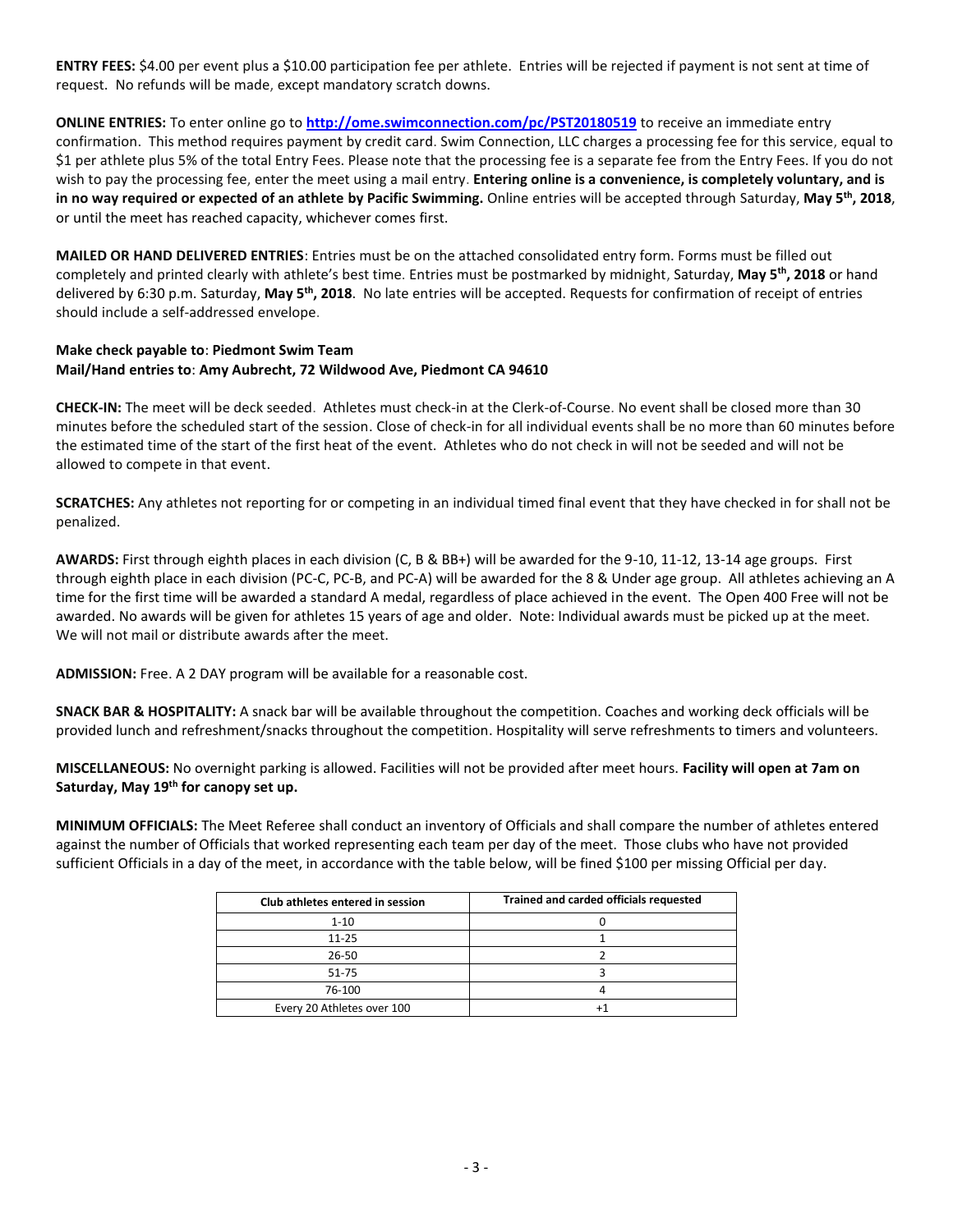## **EVENT SUMMARY**

|            | <b>SATURDAY</b>       |                | <b>SUNDAY</b>        |            |                |  |  |  |
|------------|-----------------------|----------------|----------------------|------------|----------------|--|--|--|
| 10 & under | $11 - 12$<br>13-18    |                | 10 & under           | $13 - 18$  |                |  |  |  |
|            | Open 200 Free         |                | Open 200 IM          |            |                |  |  |  |
| 100 Back   | 100 Back              | 100 Back       | 50 Free              | 50 Free    |                |  |  |  |
| 50 Breast  | 50 Breast             | 100 Breast     | 100 Breast           | 100 Breast | 200 Breast     |  |  |  |
| 100 Fly    | <b>100 Fly</b>        | <b>100 Fly</b> | 100 Free             | 100 Free   | 100 Free       |  |  |  |
|            | 200 Back              | 200 Back       |                      | 200 Fly    | <b>200 Fly</b> |  |  |  |
|            | Open 400 Free (Girls) |                | Open 400 Free (Boys) |            |                |  |  |  |

## **EVENTS**

|               | Saturday, May 19th |                |               | Sunday, May 20 <sup>th</sup> |                     |  |  |  |
|---------------|--------------------|----------------|---------------|------------------------------|---------------------|--|--|--|
| <b>EVENT#</b> | <b>EVENT</b>       | <b>EVENT#</b>  | <b>EVENT#</b> |                              | <b>EVENT</b>        |  |  |  |
| 1             | OPEN 200 Free      | $\overline{2}$ | 27            |                              | <b>OPEN 200 IM</b>  |  |  |  |
| 3             | 13&Up 100 Back     | 4              | 29            |                              | 13&up 50 Free       |  |  |  |
| 5             | 11-12 100 Back     | 6              | 31            |                              | 11-12 50 Free       |  |  |  |
| 7             | 10&under 100 Back  | 8              | 33            |                              | 10&under 50 Free    |  |  |  |
| 9             | 13&Up 100 Breast   | 10             | 35            |                              | 13&up 200 Breast    |  |  |  |
| 11            | 11-12 50 Breast    | 12             | 37            |                              | 11-12 100 Breast    |  |  |  |
| 13            | 10&under 50 Breast | 14             | 39            |                              | 10&Under 100 Breast |  |  |  |
| 15            | 13&Up 100 Fly      | 16             | 41            |                              | 13&Up 100 Free      |  |  |  |
| 17            | 11-12 100 Fly      | 18             | 43            |                              | 11-12 100 Free      |  |  |  |
| 19            | 10&under 100 Fly   | 20             | 45            |                              | 10&under 100 Free   |  |  |  |
| 21            | 13&Up 200 Back     | 22             | 47            |                              | 13&Up 200 Fly       |  |  |  |
| 23            | 11-12 200 Back     | 24             | 49            |                              | 11-12 200 Fly       |  |  |  |
| 25            | OPEN 400 Free      |                |               |                              | OPEN 400 Free       |  |  |  |

| Saturday, May 19th |                    |               |               | Sunday, May 20th    |               |  |  |  |
|--------------------|--------------------|---------------|---------------|---------------------|---------------|--|--|--|
| NT#                | <b>EVENT</b>       | <b>EVENT#</b> | <b>EVENT#</b> | <b>EVENT</b>        | <b>EVENT#</b> |  |  |  |
| 1                  | OPEN 200 Free      | 2             | 27            | <b>OPEN 200 IM</b>  | 28            |  |  |  |
| 3                  | 13&Up 100 Back     | 4             | 29            | 13&up 50 Free       | 30            |  |  |  |
| 5                  | 11-12 100 Back     | 6             | 31            | 11-12 50 Free       | 32            |  |  |  |
| $\overline{7}$     | 10&under 100 Back  | 8             | 33            | 10&under 50 Free    | 34            |  |  |  |
| 9                  | 13&Up 100 Breast   | 10            | 35            | 13&up 200 Breast    | 36            |  |  |  |
| L1                 | 11-12 50 Breast    | 12            | 37            | 11-12 100 Breast    | 38            |  |  |  |
| L3                 | 10&under 50 Breast | 14            | 39            | 10&Under 100 Breast | 40            |  |  |  |
| L5                 | 13&Up 100 Fly      | 16            | 41            | 13&Up 100 Free      | 42            |  |  |  |
| L7                 | 11-12 100 Fly      | 18            | 43            | 11-12 100 Free      | 44            |  |  |  |
| L9                 | 10&under 100 Fly   | 20            | 45            | 10&under 100 Free   | 46            |  |  |  |
| $^{21}$            | 13&Up 200 Back     | 22            | 47            | 13&Up 200 Fly       | 48            |  |  |  |
| 23.                | 11-12 200 Back     | 24            | 49            | 11-12 200 Fly       | 50            |  |  |  |
| 25                 | OPEN 400 Free      |               |               | OPEN 400 Free       | 52            |  |  |  |

## **Athletes entering the 400 Free must provide their own timers.**

Use the following URL to find the time standards: <http://www.pacswim.org/swim-meet-times/standards>